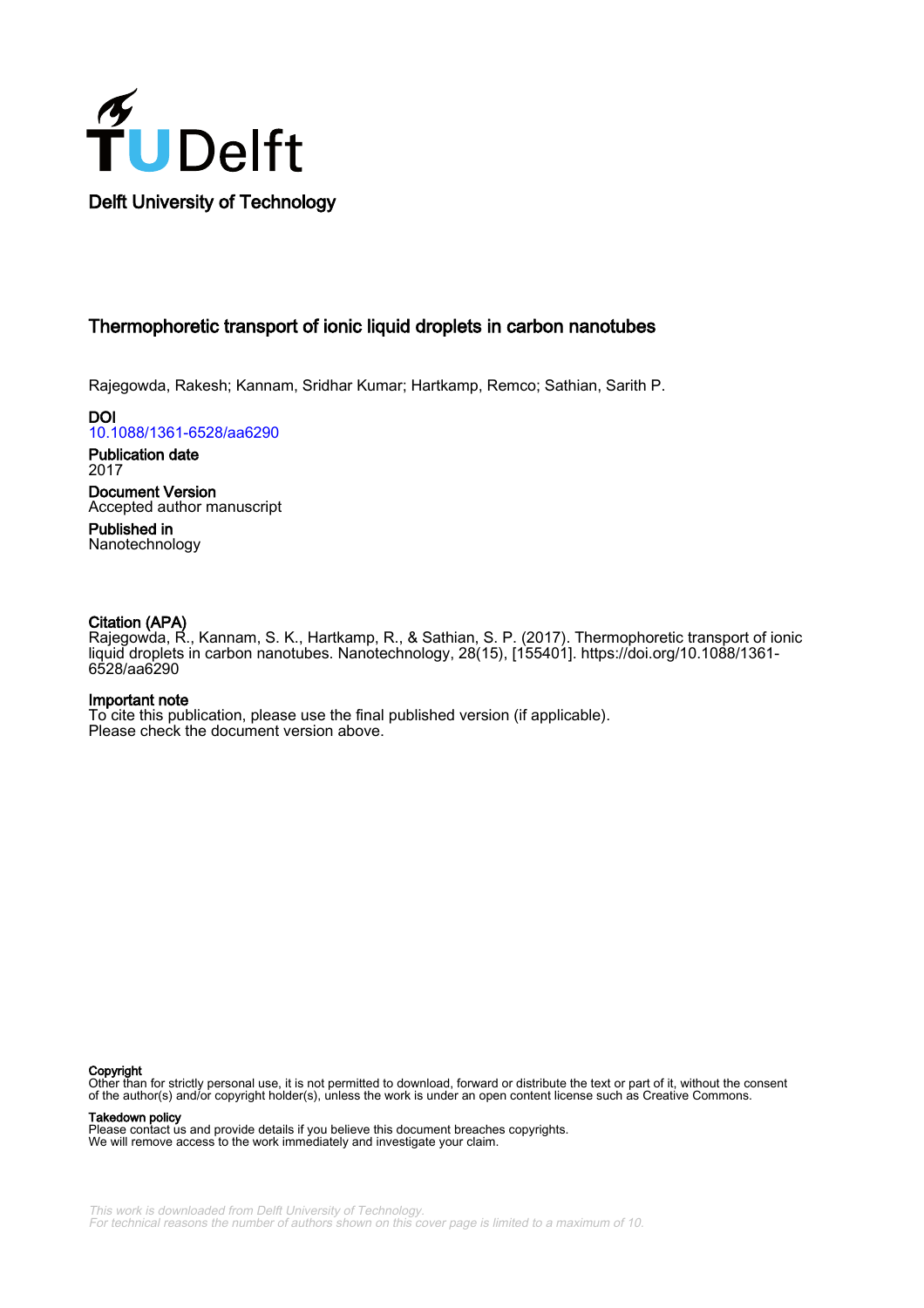# Thermophoretic transport of ionic liquid droplets in carbon nanotubes

## Rakesh Rajegowda

Department of Applied Mechanics, Indian Institute of Technology Madras, Chennai 600036, India.

E-mail: r.rakzz@gmail.com

## Sridhar Kumar Kannam

IBM Research Australia, 204 Lygon Street, 3053 Carlton, Victoria, Australia.

E-mail: urssrisri@gmail.com

#### Remco Hartkamp

Process and Energy Department, Delft University of Technology, Leeghwaterstraat 39, 2628 CB Delft, The Netherlands

E-mail: remcohartkamp@gmail.com

#### Sarith P. Sathian

Department of Applied Mechanics, Indian Institute of Technology Madras, Chennai 600036, India.

E-mail: sarith@iitm.ac.in

Abstract. Thermal-gradient induced transport of ionic liquid (IL) and water droplets through a carbon nanotube (CNT) is investigated in this study using molecular dynamics simulations. Energetic analysis indicates that IL transport through a CNT is driven primarily by the fluid-solid interaction, while fluid-fluid interactions dominate in water-CNT systems. Droplet diffusion analysis via the Moment Scaling Spectrum reveals sub-diffusive motion of the IL droplet, in contrast to the self-diffusive motion of the water droplet. The Soret coefficient and energetic analysis of the systems suggest that the CNT shows more affinity for interaction with IL than with the water droplet. Thermophoretic transport of IL is shown to be feasible, which can create new opportunities in nanofluidic applications.

## 1. Introduction

The rapid emergence of nanofluidic devices for health, energy, and environment, urges the development of an improved fundamental understanding of fluid and nanoparticle transport in nanoconfinement  $[1, 2]$  $[1, 2]$  $[1, 2]$ . Transport through carbon nanotubes (CNTs) has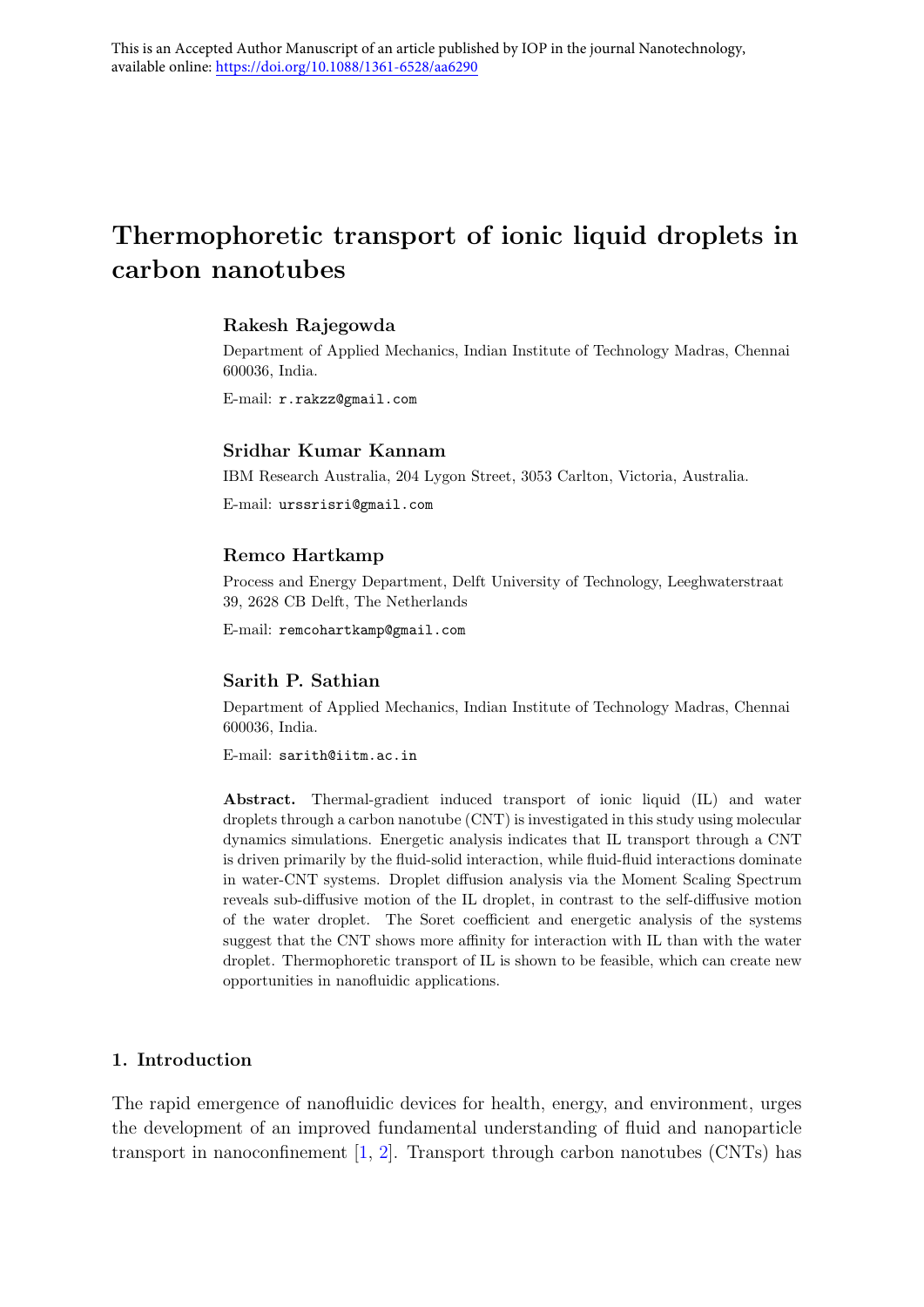received special attention over the past two decades due to the unique mechanical, electrical and chemical properties of CNTs; for example that they can act as a metal or a semiconductor depending on their diameter and chirality [\[3\]](#page-13-2). The interest in CNTs is further fueled by their usage as a model for studying mass transport through quasi-one-dimensional channels for drug delivery [\[4\]](#page-13-3), molecular filtration and

separation, and electro-chemical energy storage [\[5\]](#page-13-4). Mass transport at the nanoscale can be driven by various mechanical, thermodynamical and chemical forces, such as a thermal gradient [\[6,](#page-13-5) [7,](#page-13-6) [8\]](#page-14-0), electric potential (electrophoresis and electroosmosis) [\[9,](#page-14-1) [10\]](#page-14-2), concentration [\[11\]](#page-14-3), pressure [\[12\]](#page-14-4), or surface tension (Marangoni effect) [\[11\]](#page-14-3).

The effect of thermal gradient on fluid properties was first reported by Ludwig [\[13\]](#page-14-5) in 1856, who found density and concentration variations in a salt solution at a nonuniform temperature. This phenomenon was later investigated by Soret [\[14\]](#page-14-6), who observed a non-uniform salt concentration in a confined aqueous solution subjected to a thermal gradient. Based on molecular-level interactions, Maxwell [\[15\]](#page-14-7) proposed a physical basis for a driving force that induces a flow due to non-uniform temperature. Such variations were later found to drive fluids or immersed particles to flow against the direction of a temperature gradient. This became the basis of thermophoresis (also known as thermodiffusion and the Soret effect) [\[15\]](#page-14-7), in which the transport is induced by a thermophoretic driving force  $F_{\text{th}}$  resulting from a thermal gradient. Confined fluids exchange momentum and energy with the solid walls through collisions, absorption, and desorption. Subjecting the wall surface to a temperature gradient causes spatial variations in the average momentum of wall atoms and in the exchange of momentum and energy with interfacial fluid. Consequently, a net force, due to the thermal gradient applied, drives the fluid from the hot to the cold end of the system.

The majority of research on thermophoretic flow has been focused on rarefied gases [\[16,](#page-14-8) [17,](#page-14-9) [18,](#page-14-10) [19,](#page-14-11) [20\]](#page-14-12), for which extensive theoretical models have been developed. For example, Ibbs [\[18,](#page-14-10) [19\]](#page-14-11) found that the thermal diffusion coefficient of various gases was more sensitive to intermolecular forces than the transport coefficients. In addition to gas flow, various recent studies have focused on the transport of droplets [\[21\]](#page-14-13), nanoparticles [\[22\]](#page-14-14), fullerene [\[23\]](#page-14-15) and short CNTs along the outer surface of longer CNTs [\[24,](#page-14-16) [25,](#page-14-17) [26,](#page-14-18) [27,](#page-14-19) [28\]](#page-14-20). The latter case deviates from a fluid-based transport mechanism since a phonon current between the inner and outer tube is the dominant driving force, rather than a momentum exchange between atoms. The present work is focused on thermodiffusion of fluid droplets, hence the possibility of phonon current is not further discussed here. Molecular dynamics (MD) simulations have been instrumental in elucidating and predicting fluid motion induced by a thermal gradient. For example, Zambrano et al [\[21\]](#page-14-13) demonstrated via MD simulations that thermal diffusion occurs both in the translational and rotational motion of water (W) nanodroplets in a CNT, with the streaming motion guided by the helical angle of the tube. The thermal gradient applied in axial direction has a weak influence on the surface wettability, while it has a strong influence on the isothermal diffusion. Hence the Soret coefficient, the ratio of thermal and isothermal diffusion coefficients, is altered by the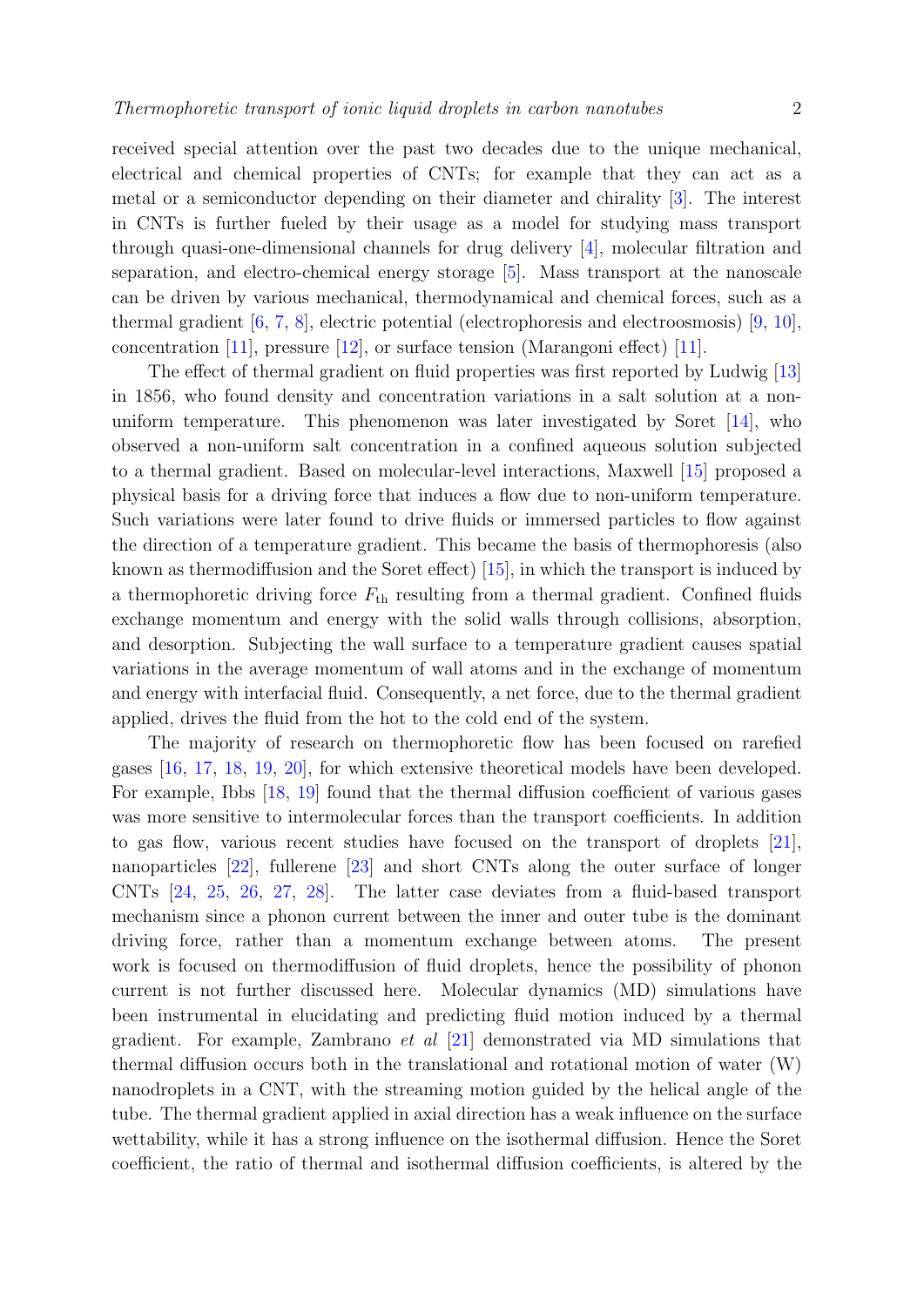applied thermal gradient [\[21\]](#page-14-13).



<span id="page-3-0"></span>Figure 1. (a) Cross-section view of the ionic liquid inside a CNT. A thermal gradient is imposed by thermostatting the hot and cold regions (shown in red and blue). (b) The molecular structure of 1-butyl-1,1,1-methylammonium cation  $(N<sup>+</sup><sub>1114</sub>)$  and butane sulfonate anion  $(C_4SO_3^-)$  ions.

Shiomi and Maruyama [\[29\]](#page-15-0) estimated, for a similar system as the one studied by Zambrano et al [\[21\]](#page-14-13), the thermophoretic force acting on a droplet and suggested that the potential energy of W-W interactions is sufficient to drive the droplet through the CNT. A thermal gradient as low as  $0.18 \text{ K/mm}$  was sufficient to transport a water nanodroplet through a CNT. The thermophoretic forces acting on the droplet and the potential energy due to W-W and W-CNT interactions varied linearly with the applied thermal gradient. They also demonstrated that sudden variations in the tube diameter along its axis cause a disturbance in the droplet motion, due to irregularities in the trajectories of the molecules. Rurali and Hernandez [\[30\]](#page-15-1) investigated the viability of fullerene transport via thermophoresis and its sensitivity to the nanotube wall structure (chirality). Most fluids, including water, have a narrow window of thermal and electrical stability, limiting their usability in applications under extreme conditions. Conversely, room temperature ionic liquids (RTILs) have shown much promise in energy and heat transfer applications because they are nonflammable, nonvolatile, thermally stable, have a high electrical conductivity, and are liquids under a wide range of temperatures [\[31\]](#page-15-2). RTILs have gained popularity in recent years because they are considered as a green alternative to organic solvents for chemical synthesis [\[32\]](#page-15-3). As such, RTILs are potential candidates for use in electrochemical devices such as batteries [\[33\]](#page-15-4), supercapacitors [\[5\]](#page-13-4), fuel cells [\[34\]](#page-15-5) and solar cells [\[35\]](#page-15-6). Accurately transporting these highly viscous fluids through a nanoconfined environment via a mechanical driving force is challenging. On the other hand, temperature gradients can be induced for example by irradiating the tube ends via continuous or pulsating electron beams [\[25\]](#page-14-17). Thermophoretic transport of nanoconfined IL has not yet been investigated to our knowledge, this type of transport may be very appropriate for thermally stable fluids such as ILs. In the present study, the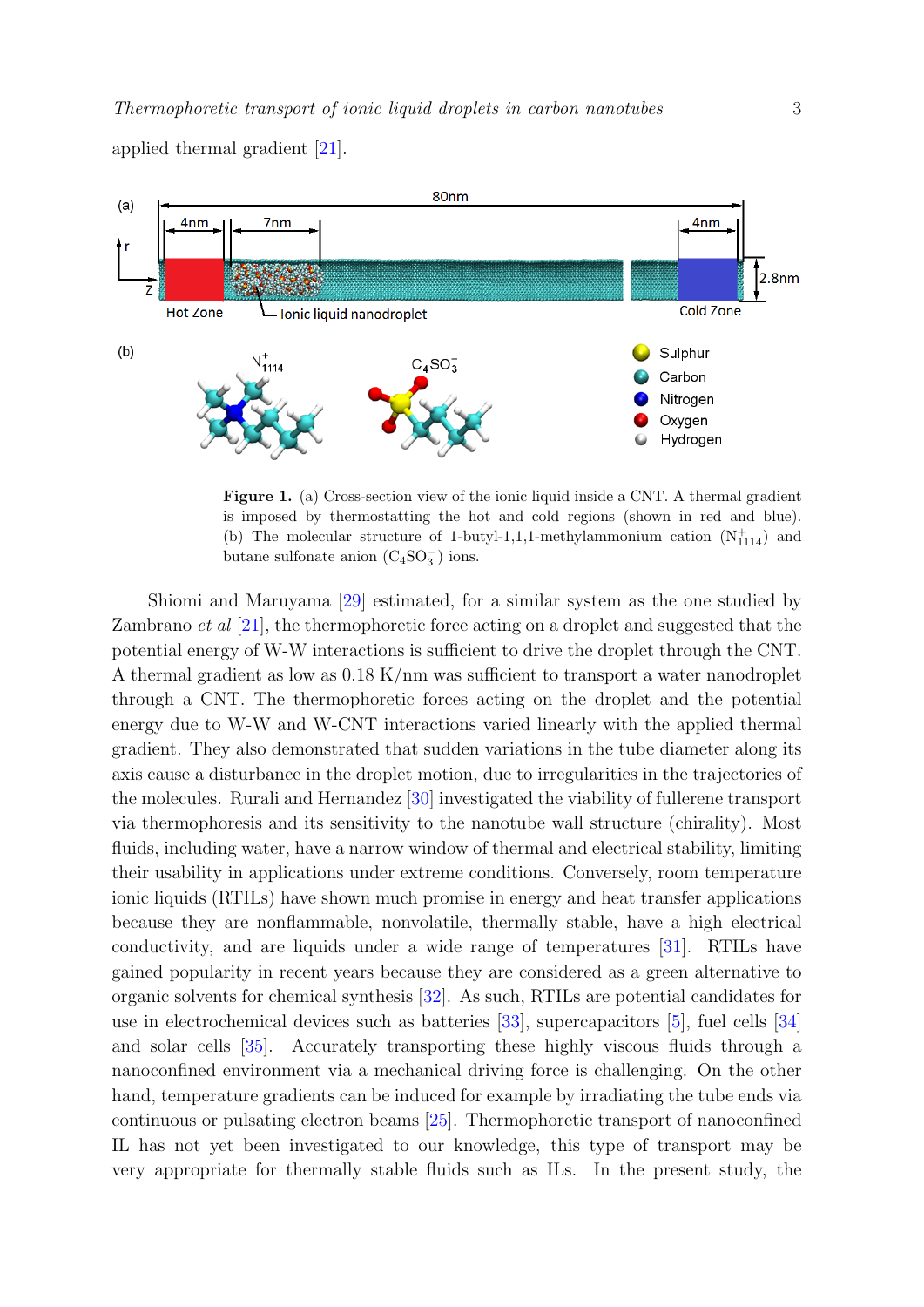thermophoretic transport of an ionic liquid droplet through a single-walled CNT (shown in Fig.  $1(a)$  $1(a)$ ) is investigated via MD simulation.

## 2. Methodology

The simulated system is an ionic liquid droplet confined inside an armchair CNT (21,21) of diameter 2.8 nm and length 80 nm, see Fig. [1\(](#page-3-0)a). The droplet, which consists of 60 ion pairs, is approximately 7 nm long. Thermophoresis is investigated by imposing a temperature gradient between 1 K/nm and 6 K/nm along the axial tube direction. We consider 1-butyl-1,1,1-methylammonium cation  $(N<sub>1114</sub><sup>+</sup>)$  and butane sulfonate anion (C4SO<sup>−</sup> 3 ), which are environmentally friendly in comparison to other commonly studied RTILs [\[37\]](#page-15-7). Following prior thermophoretic simulations [\[29,](#page-15-0) [21\]](#page-14-13), 1 nm at both ends of the CNT is kept rigid, such that no momentum is exchanged between the high and low temperature sides of the tube via the periodic boundary. Additionally, the constraint on the tube ends avoids potential drifting and bending of the CNT. A series of steps are performed to ensure the equilibration of the system. Following an energy minimization, the system is equilibrated at 300 K for 1.5 ns, during which the ions form a liquid droplet. The droplet is then moved to the left end (hot side) of the tube by connecting the centre of mass of the droplet to a spring centered at 10 nm from the tube end and continuing the simulation for 0.5 ns in a microcanonical ensemble (i.e., the temperature is not explicitly controlled during this stage). The energy of the droplet is monitored to confirm convergence. Finally, Nosé-Hoover thermostats are applied to the wall atoms in the 4 nm next to the rigid ends, with a hot  $T<sub>h</sub>$  and a cold  $T<sub>c</sub>$  side to impose a temperature gradient  $(T_h > T_c)$  in the axial direction. The temperature of the cold end of the CNT is kept at 300 K  $(T_c)$ , while the hot end has a higher temperature  $(T_h)$ , between 370 to 720 K, to obtain a thermal gradient of 1 to 6 K/nm, respectively. The system is equilibrated for an additional 0.5 ns, amounting to a total equilibration time of 2.5 ns. Once the simulation system is equilibrated, the constraint on the centre of mass of the IL droplet is removed and thermophoretic transport occurs. The production run lasted for as long as needed for the IL droplet to cross the CNT, which varied between 0.5 ns for the largest thermal gradient, to 6.6 ns for the smallest one.

Simulations were performed with the LAMMPS [\[36\]](#page-15-8) simulation package, with a timestep of 2 fs. Ionic liquid interactions were described by the all-atom force field parameters of Lopes et al [\[37\]](#page-15-7) in which the functional form of bonded interaction are based on the OPLS-AA force field and non-bonded interactions on the CHARMM force field, with a damping between the inner  $(12 \text{ Å})$  and the outer cutoff radius  $(14 \text{ Å})$  [\[38\]](#page-15-9). Carbon-carbon interactions in the CNT were described by the REBO Potential [\[39\]](#page-15-10), which is a reactive bond-order potential that has been used widely [\[40,](#page-15-11) [41,](#page-15-12) [28\]](#page-14-20) for calculating thermal transport properties of carbon-based materials. The Lorentz-Berthelot mixing rule was used to model interactions between the liquid and the CNT.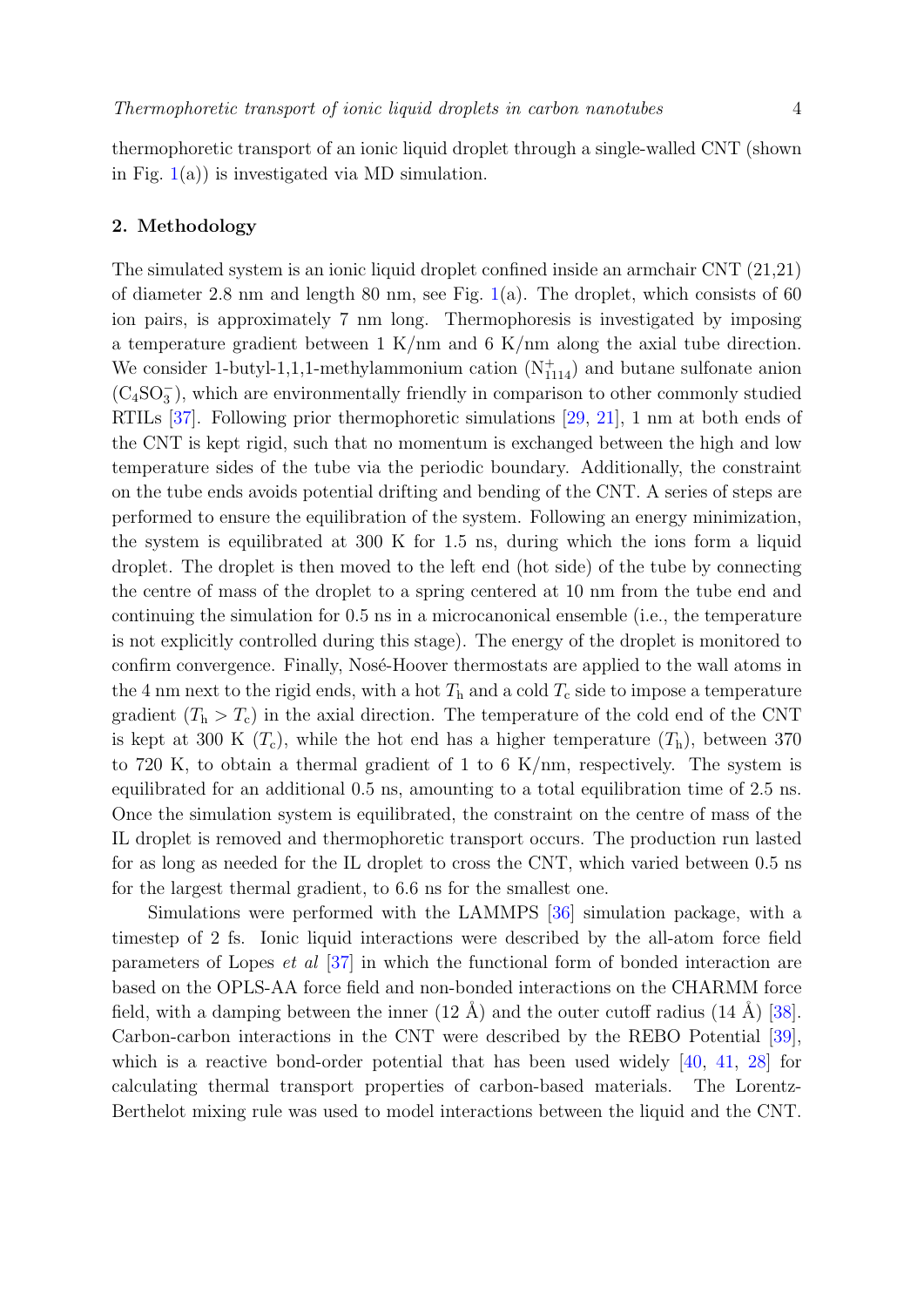## 3. Results and discussions

Thermophoretic forces on the droplet are measured under the influence of six different thermal gradients varying linearly from 1 to 6 K/nm. While thermal gradients used in experiments are typically smaller than  $1 \text{ K/mm}$  [\[24\]](#page-14-16), larger gradients are needed in molecular simulation to obtain a large signal-to-noise ratio. Simulations at each thermal gradient are carried out five times to further improve the statistics, with each simulation having different random initial velocities.



<span id="page-5-0"></span>Figure 2. The temperature of (a) CNT measured along its length and (b) IL as it transported through tube at various thermal gradients

Fig. [2\(](#page-5-0)a) shows the CNT temperature along its length, measured in bins of width 0.2 nm. The non-linear temperature profile indicates a non-Fourier heat conduction behavior, consistent with the literature [\[28,](#page-14-20) [20,](#page-14-12) [41,](#page-15-12) [42\]](#page-15-13). Figs. [2\(](#page-5-0)b) shows the temperature variation of the IL droplet as it is transported through the CNT for thermal gradients of 1, 4 and 6 K/nm. The interaction energy between IL and CNT  $(E<sub>II</sub>–CNT)$  as the droplet move from the hot to the cold region is shown in Fig.  $3(a)$  $3(a)$ . The droplet minimizes its interaction energy with the nanotube as it moves towards the colder region. Adaptive Biasing Force (ABF) simulations [\[44\]](#page-15-14) are carried out to evaluate the potential of mean force (PMF) and to measure the free energy that the droplet gains when moving towards the colder region. The PMF is measured by dividing the tube into 30 windows of 2 nm each. As can be seen in Fig. [3\(](#page-6-0)b): (i) The 1-dimensional energy landscape is simple; it varies linearly with the temperature gradient along the axial direction of the tube. (ii) The gradient in PMF increases with increasing temperature gradient on the tube. (iii) For temperature gradients of 1, 4 and 6 K/nm, the droplet gains, respectively, 67.03, 236.54 and 371.90 kJ/mol free energy by moving from hot to the cold region.

Figs. [4\(](#page-6-1)a) and (b) show, respectively, the centre-of-mass velocity  $(v_{\rm cm})$  and the force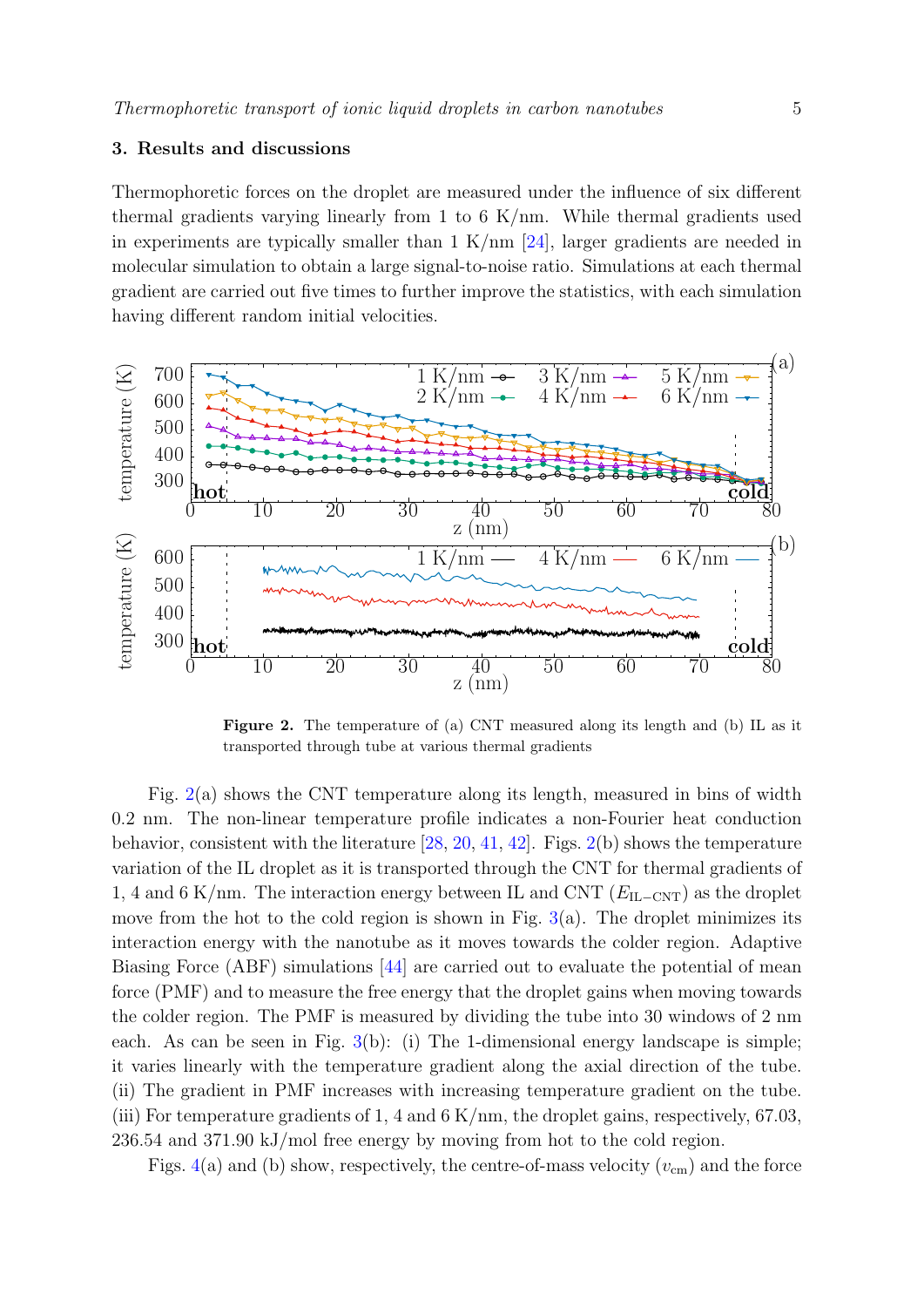

<span id="page-6-0"></span>Figure 3. (a) Interaction potential energy of between the droplet and CNT as the droplet move from hotter to colder region along the nanotube axis. (b) Potential of mean force of the droplet against its centre-of-mass position.



<span id="page-6-1"></span>Figure 4. Change in (a) the velocity of centre of mass of droplet and (b) force acting on IL droplet over time. Region I, II and III (in (a)) show the acceleration phase with a constant slope  $(\alpha)$ , transient phase and steady phase with a constant speed, respectively.

acting on the droplet as a function of time, at 6 K/nm thermal gradient. The droplet travels from the hot end (10 nm) to the cold end (70 nm) in 0.548 ns, during which the temperature of the droplet drops from 560 to 450 K, as was shown in Fig. [3\(](#page-6-0)a). This shows that the time spent by the droplet at any position along the tube axis is too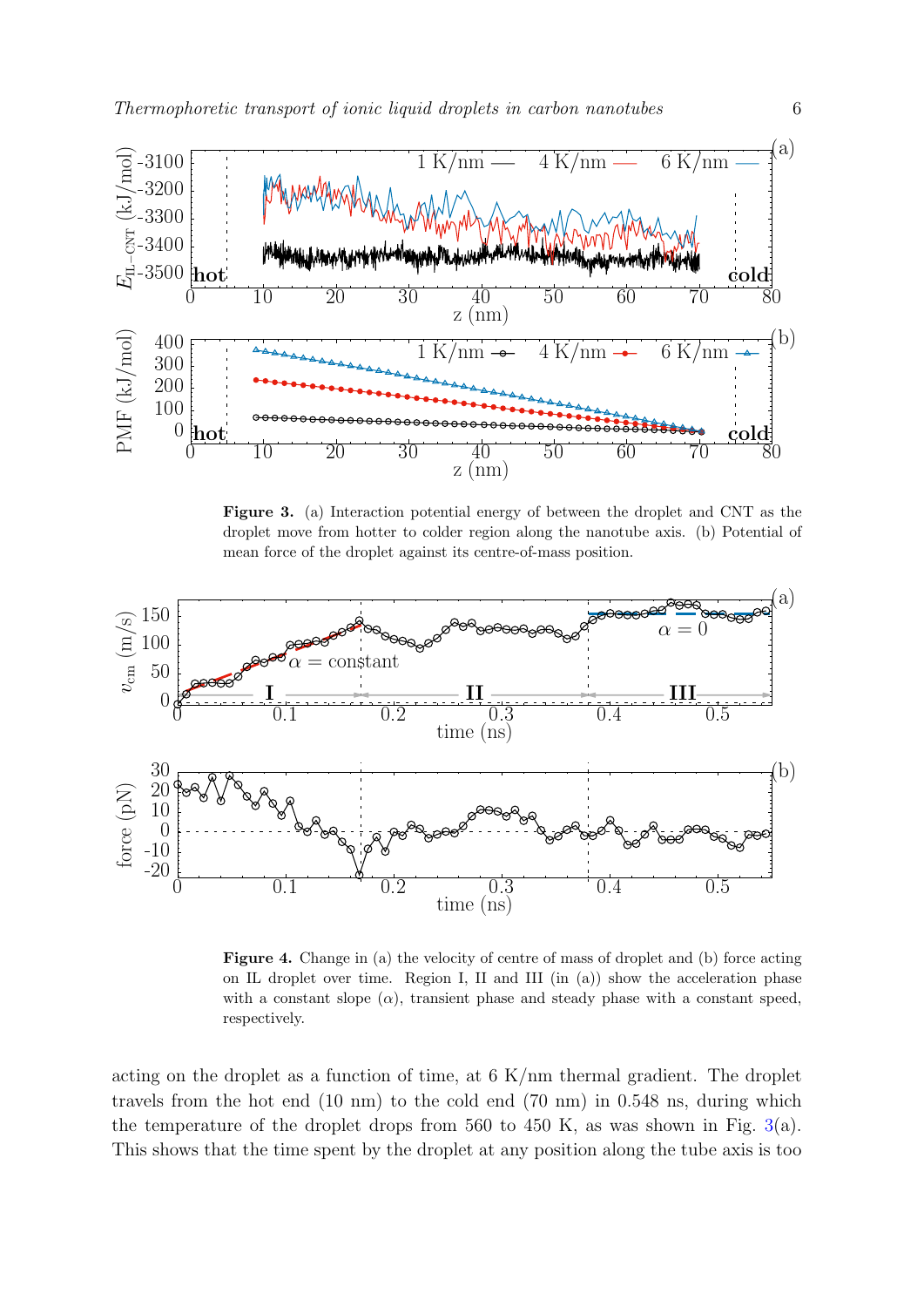small to relax to the local tube temperature. The transport of the droplet through the nanotube is divided into three phases based on its velocity, as shown in Fig. [4\(](#page-6-1)a). In phase-I the droplet shows a near-constant acceleration, followed by a transient phase-II, in which frictional forces might provide resistance to the flow, eventually causing a steady flow phase-III in which the thermophoretic and frictional forces are balanced and the droplet reaches a terminal velocity of  $155 \text{ m/s}$ . Fig. [4\(](#page-6-1)b) shows the total force acting on the droplet, which is dominated by the thermophoretic force at phase-I and slowly reduces to an average force of zero in phases-II and III.



<span id="page-7-0"></span>Figure 5. The dependency of interaction potential energy on temperature for (a) IL-CNT and (b) W-CNT models. Dashed lines indicate a linear fit of the data points.

We also simulated water droplets to examine the role of interaction energies between the droplet and nanotube on the thermophoretic forces. We replaced the IL droplet by 850 water molecules (W-CNT) to form a droplet of approximately the same length  $(l=7 \text{ nm})$  as the IL droplet. Water is modeled with the SPC/E model, with the SHAKE algorithm used to preserve the rigid structure of the water molecules. W-W interactions are known to be stronger than the water W-CNT interaction due to the hydrophobicity of the CNT [29], but the nature of interactions in an IL-CNT system, and their dependence on temperature were yet to be explored. Towards this goal, Figs.  $5(a)$  $5(a)$ and (b) show the potential energies at different temperature for IL-CNT and W-CNT models, respectively. These energies are calculated by simulating the systems at a fixed temperatures range from 300 to 500 K, with an increment of 10 K. To avoid evaporation of the water, temperatures between 240 and 300 K are considered for W-CNT system. The IL-CNT and W-CNT interaction energies in Fig. [5](#page-7-0) are scaled up by a factor of 4 and 6, respectively, to show them alongside the larger droplet-droplet energies. Not surprisingly, the interaction energies decrease with an increasing temperature.

Thermophoretic forces acting on the droplets can be estimated from the gradient of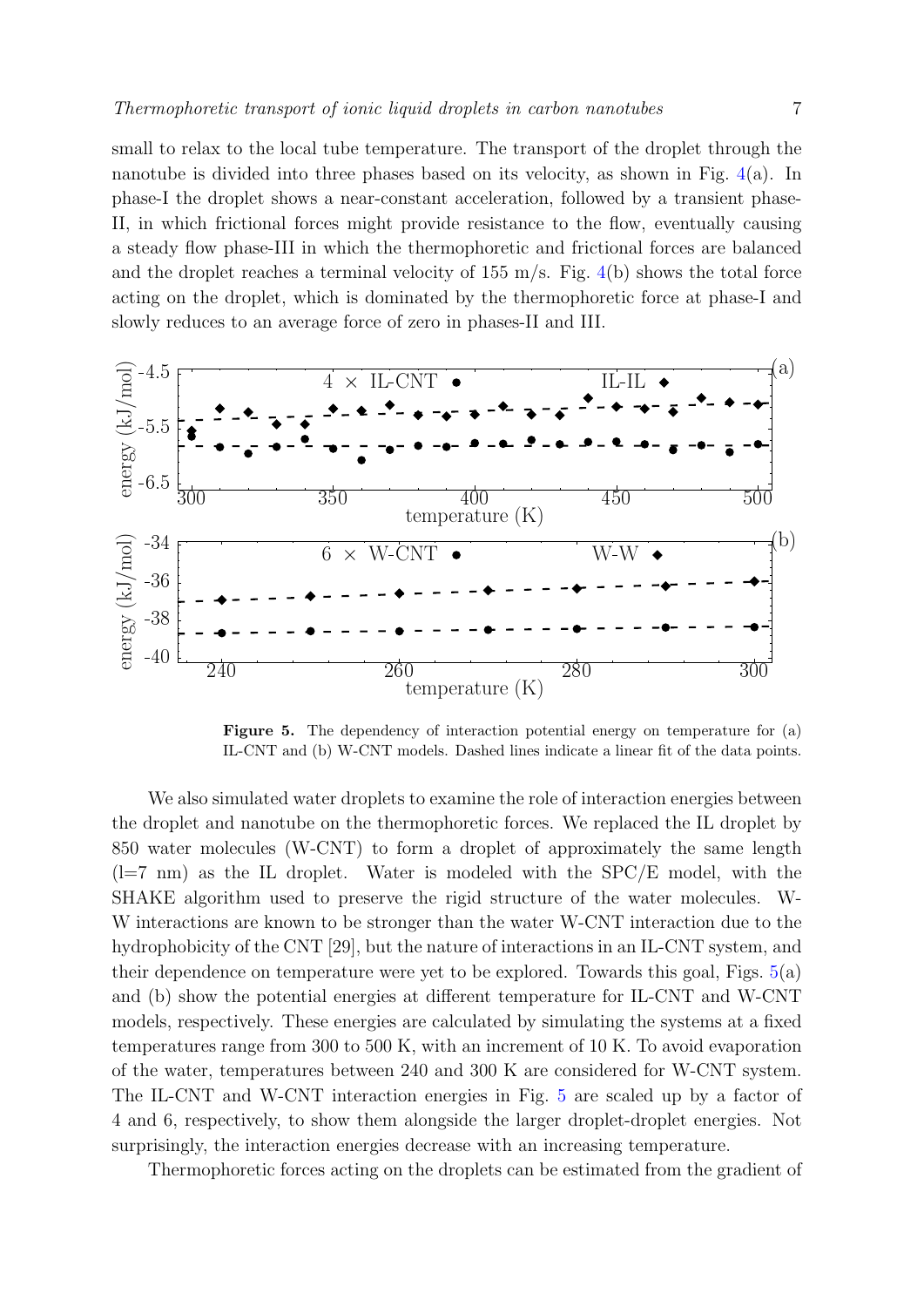the potential energy with respect to temperature. We have followed the same energetic analysis method as Shiomi and Maruyama [\[29\]](#page-15-0) (for a W-CNT system) to calculate the thermophoretic forces. The potential energy per unit length  $\phi'$  of the droplet is a linear function of z and can thus be represented as  $\phi' = az + b$ . Hence, the potential energy of the droplet of length  $L<sub>z</sub>$  can be expressed as in Eq. [1.](#page-8-0)

<span id="page-8-0"></span>
$$
\phi = \int_0^{L_z} \phi' dz = a \frac{(L_z)^2}{2} + bL_z \tag{1}
$$

The droplet is symmetric in both radially and z-direction, such that its centre of mass is located close to the geometric centre  $z_{\rm G}$  of the droplet, i.e.,  $L_{\rm z}/2$ . The potential energy can thus be expressed as  $aL_zz_G + bL_z$  and the force exerted on the particle is expressed in terms of the gradient of potential energy with respect to z.

<span id="page-8-2"></span>
$$
F = -\frac{\partial \phi}{\partial z_{\rm G}} = -aL_{\rm z}
$$
 (2)

where 'a' can be deduced from  $\phi' = az + b$  as

<span id="page-8-1"></span>
$$
a = \frac{\partial \phi'}{\partial z} = \frac{\partial \phi'}{\partial T} \frac{\partial T}{\partial z} \tag{3}
$$

where  $\frac{\partial T}{\partial z}$  is the thermal gradient along the CNT. A change in potential energy per atom with respect to change in temperature is obtained from isothermal equilibrium simulations at different temperatures. This gradient term can then be related to Eq. [3](#page-8-1) as  $L_z\partial\phi'/\partial T = N\partial\phi/\partial T$ , where N is the number of IL atoms in the CNT. Note that the sign in front of Eq. [2](#page-8-2) was discarded in other studies, since only the magnitude of the force acting on the IL droplet was considered [\[29\]](#page-15-0). The thermophoretic force can be expressed as

<span id="page-8-3"></span>
$$
F = -N\frac{\partial T}{\partial z}\frac{\partial \phi}{\partial T} \tag{4}
$$

The thermophoretic forces acting on the IL droplet are calculated in two ways: via nonequilibrium simulation and via energetic analysis, by substituting equilibrium simulation results (Fig. [5\)](#page-7-0) into Eq. [4.](#page-8-3) Fig.  $6(a)$  $6(a)$  shows the dependency of the thermophoretic force on the temperature gradients from both approaches. The thermophoretic forces from the nonequilibrium simulations are calculated from the acceleration of the IL droplet due to the applied thermal gradient. These forces are shown as filled black dots in Fig.  $6(a)$  $6(a)$ . The initial acceleration phase of the IL droplet through the CNT (i.e., phase-I as shown in Fig.  $4(a)$  $4(a)$ ) is alone considered for the calculations of the thermophoretic force. The error estimates denote the standard error calculated from the 5 individual simulations. The thermophoretic force is found to depend approximately linearly on the applied temperature gradient in the temperature regime considered here. This indicates that simulation results could be extrapolated to smaller thermal gradients for direct comparison with experiments. The change in interaction potential energy with the change in temperature for both IL-CNT and IL-IL is used in Eq. [4](#page-8-3) to obtain  $F_{\text{IL}-\text{CNT}}$  and  $F_{\text{IL}-\text{IL}}$ , which is the force on the IL due to IL-CNT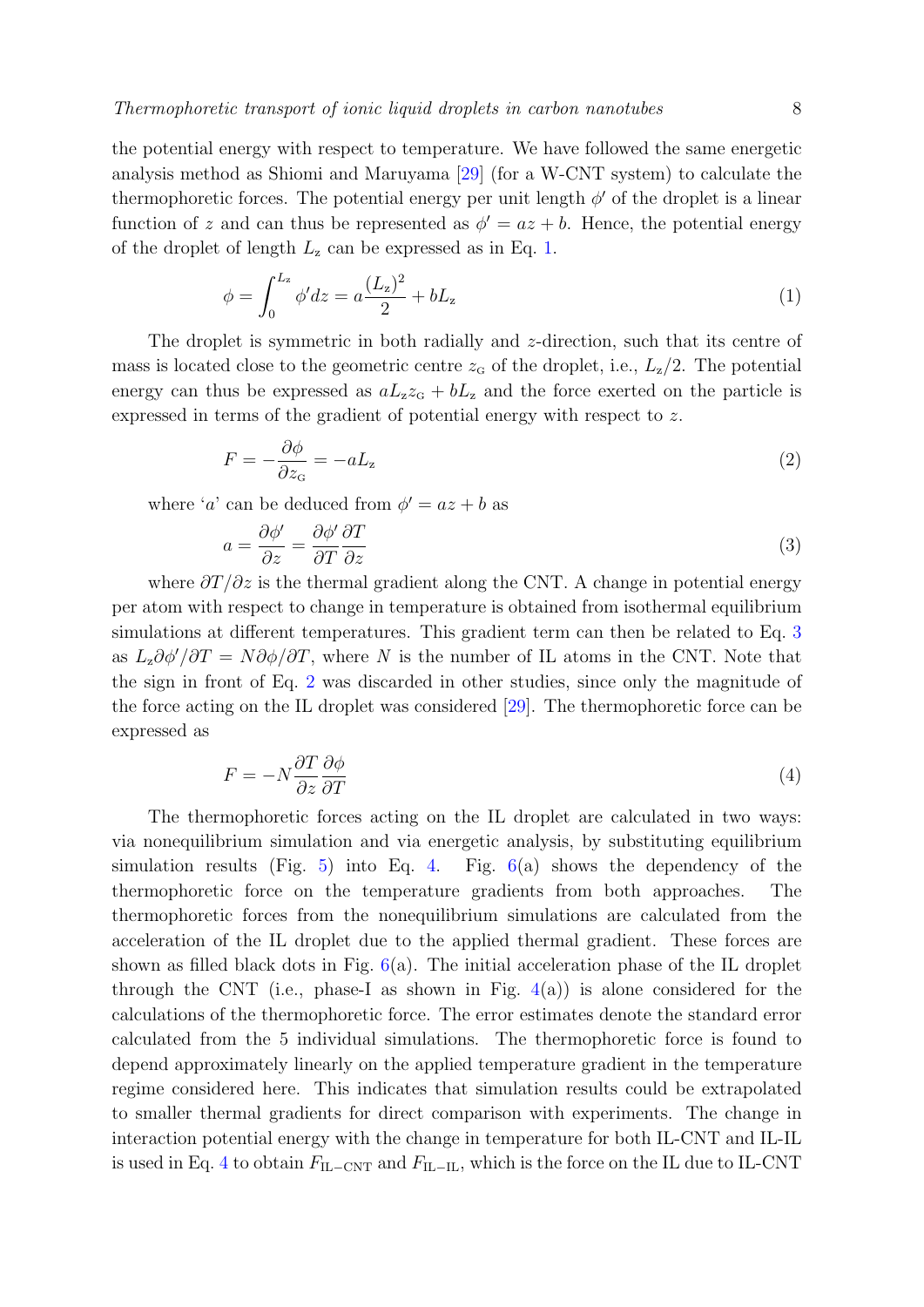

<span id="page-9-0"></span>Figure 6. Thermophoretic forces with the temperature gradient for (a) the IL and (b) the water droplets. Filled circles denote results calculated from the acceleration phase in the nonequilibrium simulations. Dashed lines denote the forces calculated from the theoretical approach (Eq. [4\)](#page-8-3), based on the variation in potential energy with temperature in Fig. [5.](#page-7-0)

and IL-IL interaction potential energies, respectively. Thus,  $F_{total}$  is sum of the  $F_{IL-CNT}$ and  $F_{\text{II},-\text{II}}$ . The thermophoretic forces calculated from theory and nonequilibrium simulations indicate a near-linear dependence on the thermal gradient, as shown in Fig.  $6(a)$  $6(a)$  for the ionic liquid and in Fig.  $6(b)$  for the water droplets. For the IL droplet, a total thermophoretic force of 12 pN is generated on the IL droplet subjected to a thermal gradient of 6 K/nm. For comparison, a strain gradient of  $0.4 \text{ nm}^{-1}$  can generate a force of about 60 pN on a nanoflake with dimension  $1\times2.5$  nm in the tensile direction [\[43\]](#page-15-15). The total thermophoretic force acting on an IL droplet is found to be smaller than on a water droplet of approximately the same size and the same thermal gradient. Although  $F_{\text{IL-CNT}} > F_{\text{W-CNT}}$ , this is compensated by the much larger liquid-liquid contribution in the case of water, compared to the IL system. It must be noted that the theoretical prediction of the thermophoretic forces overestimates the W-W contribution, consistent with Shiomi and Maruyama [\[29\]](#page-15-0), while the theoretical prediction for the IL system agrees well with simulation. We also validated the thermophoretic forces by simulating a shorter CNT of diameter 1.38 nm and length 64 nm, with 192 water molecules, similar to the work of Shiomi and Maruyama [\[29\]](#page-15-0), and found good agreement (data not shown).

The average terminal velocity during the steady phase-III (Fig.  $4(a)$  $4(a)$ ) is almost proportional to the applied thermal gradient. Figs. [7\(](#page-10-0)a) and (b) show the variation of the average terminal velocity of the IL and water droplets, respectively, as a function of the thermal gradient. The terminal velocity of water under a given thermal gradient was found to be almost independent of the CNT's length and diameter. Another set of simulations is carried out to study the effect of average temperature and nanotube diameter on thermophoretic force and terminal velocity. Five separate simulations were performed with the average CNT temperature ranging from 400 to 650 K while keeping the temperature gradient fixed at 4 K/nm. The thermophoretic force and terminal velocity (Figs.  $8(a)$  $8(a)$  and (b)) increase linearly with the increasing average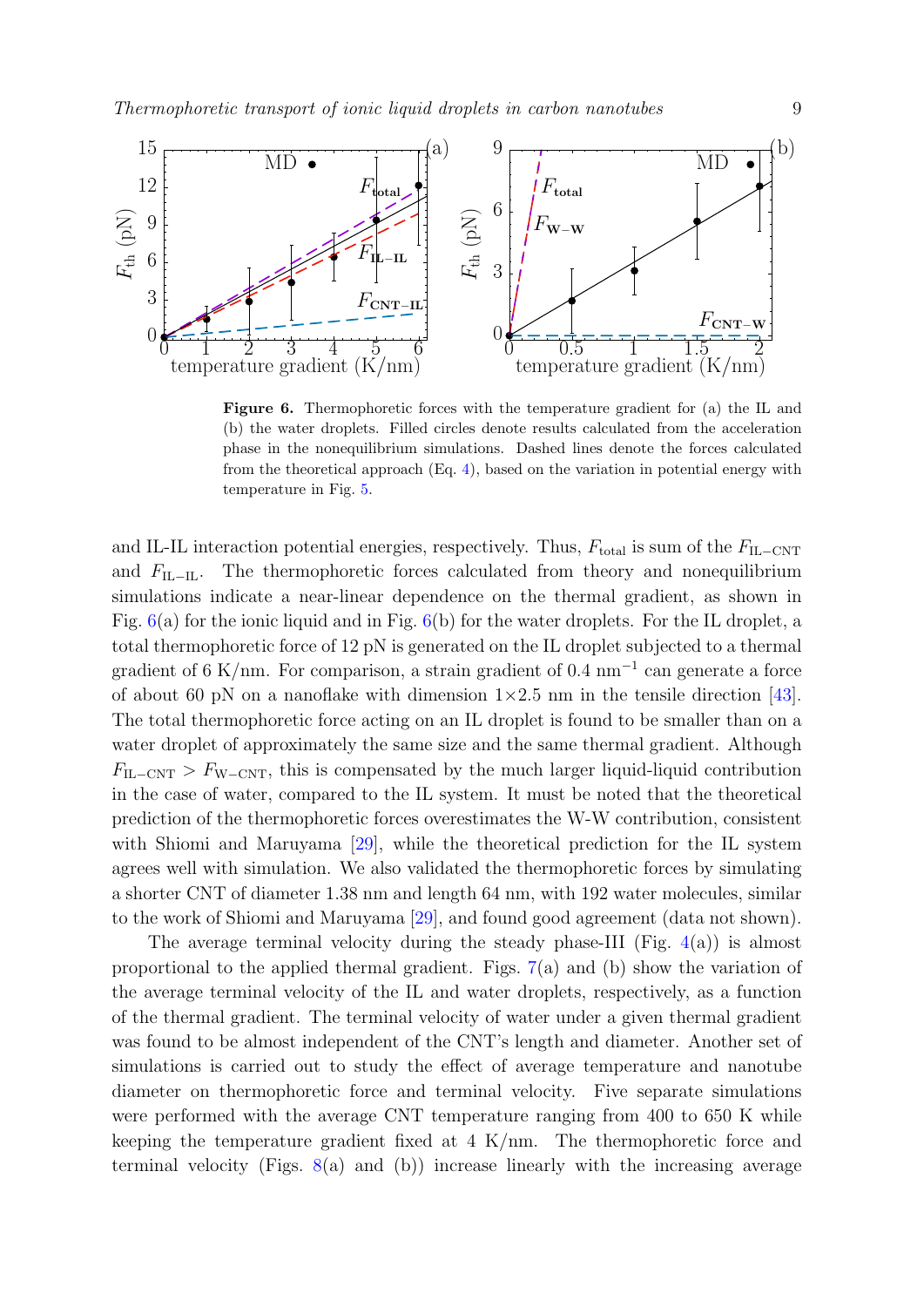

<span id="page-10-0"></span>Figure 7. The terminal velocity of the (a) IL and (b) water droplet under an applied temperature gradient. The dashed lines indicate a linear fit of the data.



<span id="page-10-1"></span>Figure 8. Variation of the thermophoretic force and the terminal velocity as a function of the average system temperature  $((a)$  and  $(b))$  and the radius  $((c)$  and  $(d))$ of the CNT, respectively at a constant thermal gradient of 4 K/nm. The dashed lines indicate a linear fit of the data.

temperature. This contradicts the findings of Hou *et al*  $[42]$ , a thermophoretic force that was independent of the average CNT temperature. Increasing the nanotube diameter from 2.82 to 3.92 nm (Figs.  $8(c)$  $8(c)$  and (d)) has no effect on the thermophoretic force and velocity.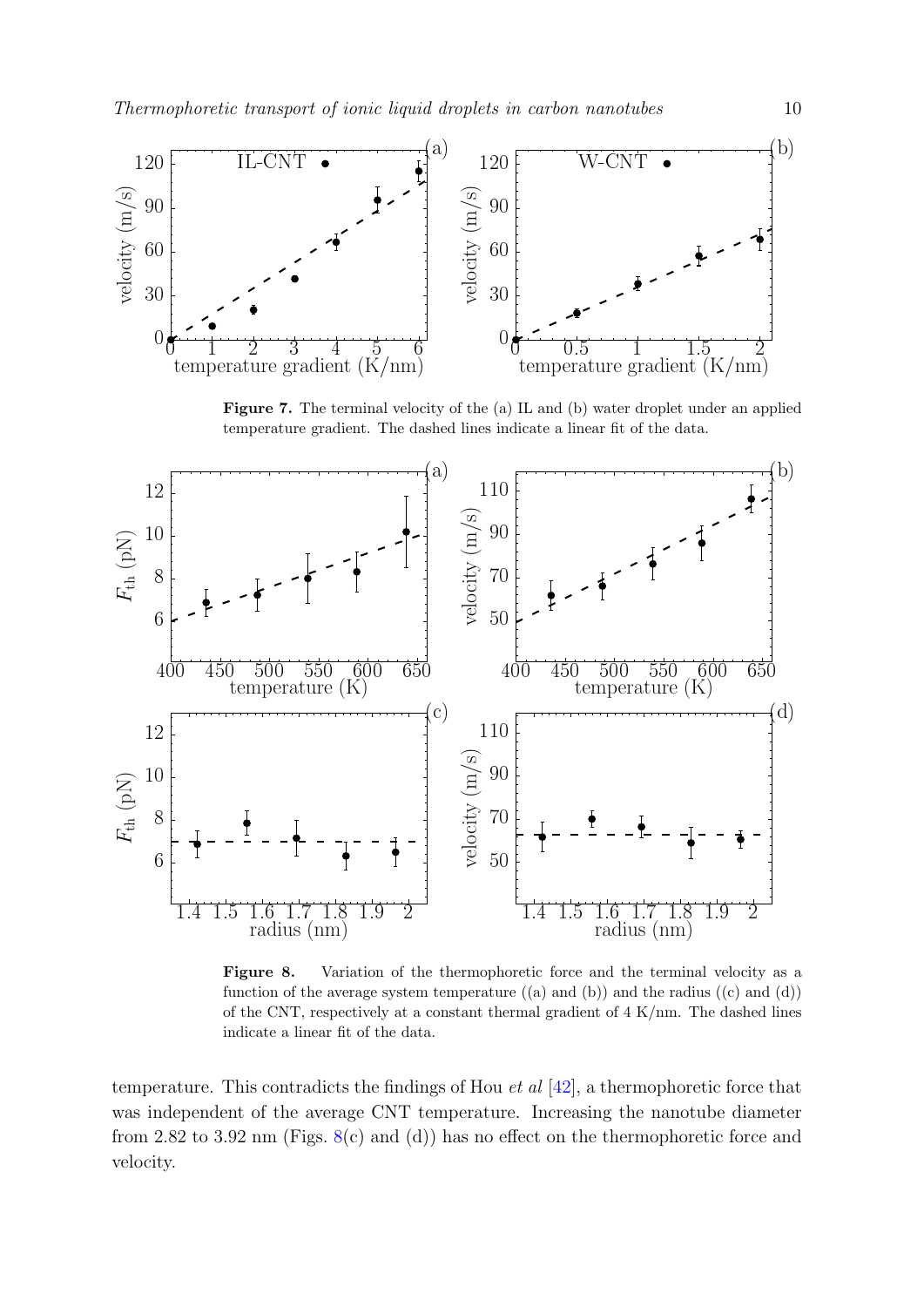#### 3.1. Moment scaling spectrum

The isothermal diffusion coefficient is measured from 20 ns equilibrium simulations at 300 K. The moment scaling spectrum (MSS) method is used to measure the translational mobility imposed on the fluid by a thermal gradient [\[45,](#page-15-16) [46\]](#page-15-17), where the moments of displacement are calculated from the motion of the centre-of-mass position  $z_{\rm cm}$  of the IL droplet. Say  $z_{\rm cm}(n)$  be the centre-of-mass position of the IL droplet, where  $n = 1$ , 2, 3,.., M, and M is the total number of trajectory points over a temporal resolution of  $\Delta t = 2$  ps. The moment  $\mu$  of order  $\nu$  for a specific frame-shift  $\Delta n$  and for a corresponding time-shift  $\delta t = \Delta n \Delta t$  can be defined as

<span id="page-11-0"></span>
$$
\mu(\Delta n) = \frac{1}{M - \Delta n} \sum_{n=1}^{M - \Delta n} |z_{cm}(n + \Delta n) - z_{cm}(n)|^{\nu}
$$
\n(5)

The mean-squared displacement is a special case of the MSS for order  $\nu = 2$ . This special case of Eq. [5](#page-11-0) is commonly used to calculate the classical self-diffusion coefficient  $D_2$  of fluids. To quantify the diffusion modes of the IL droplets, the moments are calculated for  $\nu = 0, 1, 2, ..., 6$  and  $\Delta n = 1, 2, ..., M - 1$ . The scaling coefficient  $\gamma_{\nu}$  for any order can be determined from the slope of the linear least-squares regression profile of  $\log(\mu)$  against  $\log(\delta t)$ . Each moment depends on a time-shift in the power law [\[45\]](#page-15-16). given by

$$
\mu_{\nu}(\delta t) \propto \delta t^{\gamma_{\nu}} \tag{6}
$$

The generalized isothermal diffusion coefficient can be determined from

$$
D_{\nu} = (2\nu)^{-1} \exp\left(y_0\right) \tag{7}
$$

where  $y_0$  correspond to value of  $\log(\mu)$  at  $\log(\delta t)=0$  (Fig. [9\(](#page-12-0)a)).

The MSS is given by the linear relation between the scaling coefficient  $\gamma_{\nu}$  and the order  $\nu$  (Fig. [9\(](#page-12-0)b)) [\[45\]](#page-15-16), with  $\gamma_{\nu=0} = 0$ . The slope of the linear profile ( $S_{\text{MSS}}$ ) indicates the type of diffusive motion of the fluid droplet; with slopes of  $S_{\text{MSS}} = 0$ , 0.5 and 1, representing no diffusive motion, self-similar diffusion and ballistic motion, respectively. These special cases form the boundaries of different diffusive regimes. The region between the slope of 0 and 0.5 is the sub-diffusive regime, observed in the diffusion of confined liquids. The region between the slope of 0.5 and 1 is the superdiffusive regime, found in the case of diffusion with overlaid deterministic drift. If the  $S<sub>MSS</sub>$  profile deviates from a straight trend then it may be due to the weakly self-similar diffusion process. The data in Fig. [9\(](#page-12-0)a) shows larger slopes for log  $(\delta t) < 5$ than for  $log(\delta t) > 5$ , suggesting a difference between the short and long-time diffusive behavior of the IL droplet. Fitting only the data in the first 0.15 ns and calculating the corresponding MSS, we find  $S_{\text{MSS}} = 0.98$ , which denotes a short-time ballistic motion of the IL droplet. For a long time scaling, the MSS profile showed a pronounced kink and its slope changed after 0.2 ns. The dashed red lines in Fig. [9\(](#page-12-0)a) show the least-squares fits to obtain a slope. Thus, for a long-time scaling  $S_{\text{MSS}}$  is found to be 0.36, which lies in the range of the sub-diffusive regime [\[46\]](#page-15-17). The isothermal diffusion coefficient obtained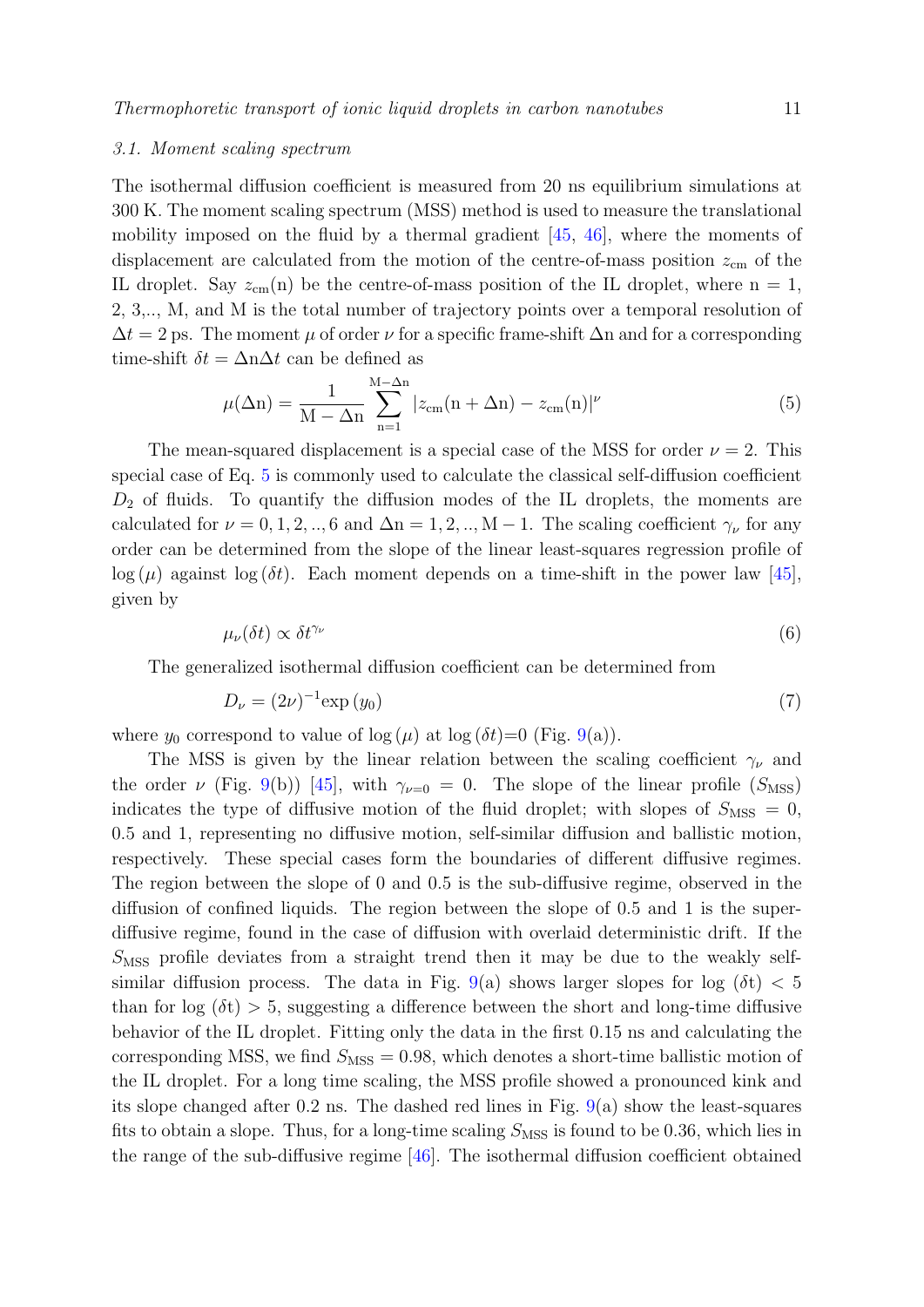

<span id="page-12-0"></span>Figure 9. (a) The moments of displacement of the confined IL droplet. The solid black lines show the temporal scaling of the first six moments of displacement. The red dashed lines are the least-squares linear fit to calculate the slopes. (b) The moment scaling spectrum, the black dots indicate the scaling coefficients computed from the linear fits in (a). The black dashed line indicates a linear fit with a slope  $S_{\text{MSS}} = 0.36$ , which falls into the sub-diffusive regime (below the self-similar diffusion line;  $0.0 < S_{MSS} < 0.5$ ).

for the sub-diffusive motion of the IL droplet is estimated to be  $0.104 \text{ nm}^2/\text{ns}$ . Though the obtained isothermal diffusion coefficient is in the range of reported MD studies [\[37\]](#page-15-7), it is lower than the reported experimental results [\[21\]](#page-14-13). This could be related for example to the use of a non-polarizable force field with static partial charges, which can have a substantial influence on the dynamics at the fluid-solid interface.

In nonequilibrium simulations with a temperature gradient, additional diffusion due to the Soret effect will be observed. The Soret coefficient [\[14,](#page-14-6) [21\]](#page-14-13) can provide insight into the potential relevance of thermal diffusion. The thermal diffusion coefficient is defined as the ratio of the average velocity of the centre of mass  $v_{\rm cm}$  to the applied thermal gradient along the CNT. The ratio of the thermal diffusion coefficient  $D_t$  and the isothermal diffusion coefficient  $D_{\nu}$  yields the Soret coefficient. From the slope in Fig. [7\(](#page-10-0)a), we have estimated the thermal diffusion coefficient of 17.64  $nm^2/(ns K)$ , which corresponds to a Soret coefficient of 169.63  $K^{-1}$ . The estimated Soret coefficient is 2 orders of magnitude larger than the coefficients of the W-CNT system, suggesting that the CNT has more affinity to interact with the IL than with the water. Thus, IL-CNT interactions are not negligible as in the case of the W-CNT system.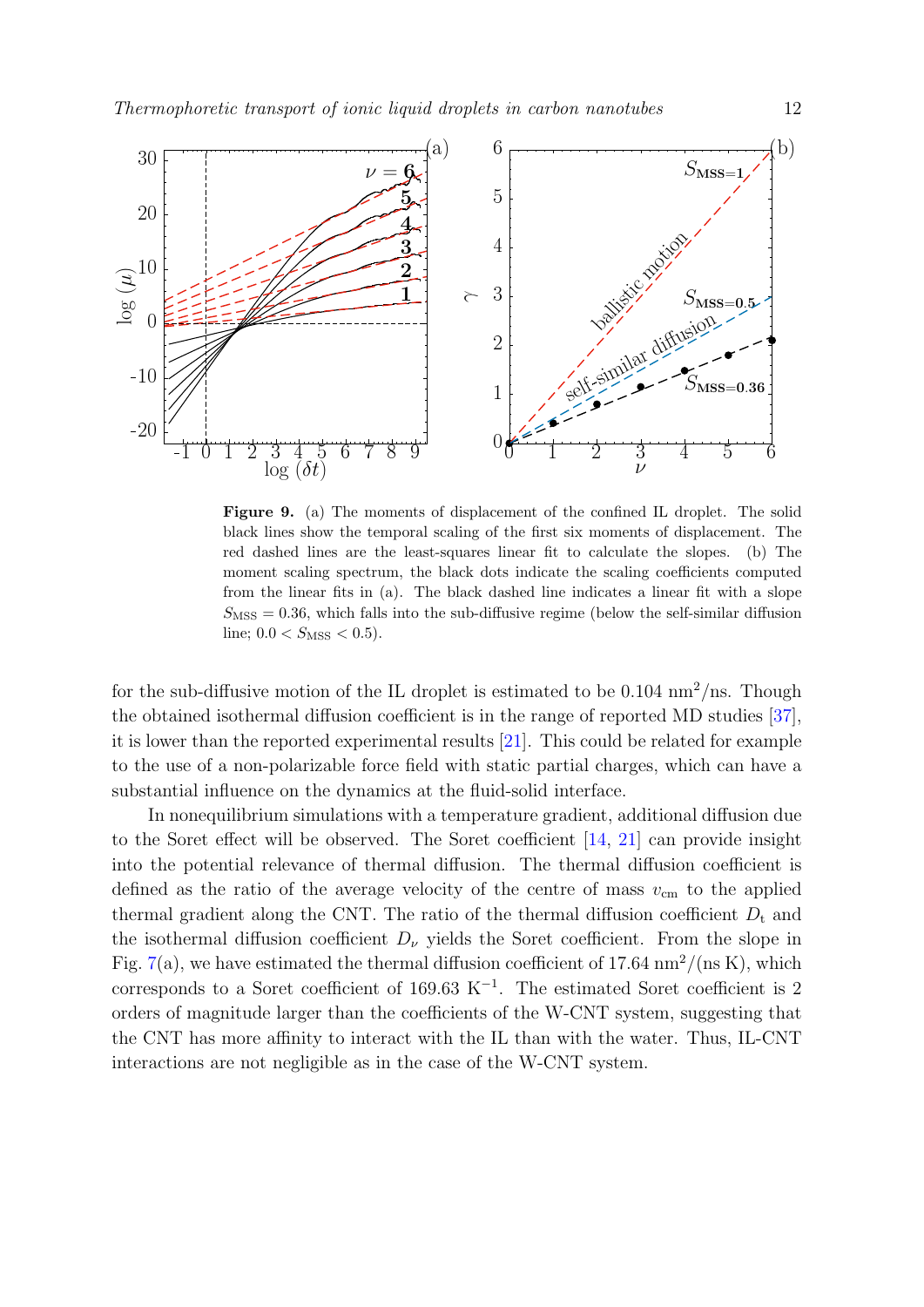## 4. Conclusion

We have presented a MD simulation study focused on the transport of an ionic liquid (IL) droplet in a carbon nanotube (CNT) subjected to a thermal gradient along its axis. The droplet was found to drift along the axis of the CNT against the direction of the imposed thermal gradient, towards lower temperature region. The measured thermophoretic force and the average terminal velocity from nonequilibrium MD simulations were found to scale linearly with the thermal gradient, suggesting that results could be extrapolated down to lower thermal gradient for a direct comparison to experiments. A terminal velocity as high as  $155 \text{ m/s}$  was reached for the thermal gradient 6 K/nm. The energetic analysis for the IL-CNT system has shown that the transport of the droplet depends on both IL-CNT (interfacial) and IL-IL interaction potential energies. An increase in the average system temperature (while keeping the thermal gradient fixed) resulted in a larger fluid-solid interaction energy, which caused an increase in the thermophoretic driving force. The thermophoretic force thus depends on the average temperature and on the temperature gradient, while no dependence on the tube diameter was found.

Additional simulations with water were carried out to investigate the nature of droplet on the thermophoretic motion. For the water-CNT systems, potential energies of droplet-droplet interactions dominate the droplet-nanotube interaction, in contrast to the IL-CNT system. A moment scaling spectrum analysis showed that the isothermal diffusion coefficient of the confined IL droplet falls into the sub-diffusion regime, while the motion of the water droplet was self-diffusive. The corresponding Soret coefficient and energetic analysis suggested that the CNT shows more affinity for interaction with the IL droplet than with the water droplet. The strong connection between the IL and the CNT, combined with the potential energy gradient along the tube length, suggest that thermophoresis can be suitable for the transport of IL through a CNT. Our findings illustrated the potential of using thermal gradients to accurately control IL transport in confinement. This can benefit the use of IL as heat transfer agent in solar cells and as an electrolyte in supercapacitors for energy storage applications.

## References

- <span id="page-13-0"></span>[1] Reto B. Schoch, Jongyoon Han, and Philippe Renaud. Transport phenomena in nanofluidics. Rev. Mod. Phys., 80:839–883, 2008.
- <span id="page-13-1"></span>[2] Napoli, M. and Eijkel, J. C. T. and Pennathur, S. Nanofluidic technology for biomolecule applications: a critical review. Lab Chip, 10(8):957-985, 2010.
- <span id="page-13-2"></span>[3] Peter J. F. Harris. Carbon Nanotubes and Related Structures. Cambridge University Press, 1999.
- <span id="page-13-3"></span>[4] M. S. Sansom and P. C. Biggin. Water at the nanoscale. Nature, 414(6860):156–159, 2001.
- <span id="page-13-4"></span>[5] Duy Tho Pham, Tae Hoon Lee, Dinh Hoa Luong, Fei Yao, Arunabha Ghosh, and Viet Thong Le. Carbon Nanotube-Bridged Graphene 3D Building Blocks for Ultrafast Compact Supercapacitors. ACS Nano, 9(2):2018–2027, 2015.
- <span id="page-13-5"></span>[6] Stefan Duhr and Dieter Braun. Why molecules move along a temperature gradient. Proceedings of the National Academy of Sciences of the United States of America, 103(52):19678–82, 2006.
- <span id="page-13-6"></span>[7] J. F. Dutrieux, J. K. Platten, G. Chavepeyer, and M. M. Bou-Ali. On the measurement of positive soret coefficients. Journal of Physical Chemistry B, 106(23):6104–6114, 2002.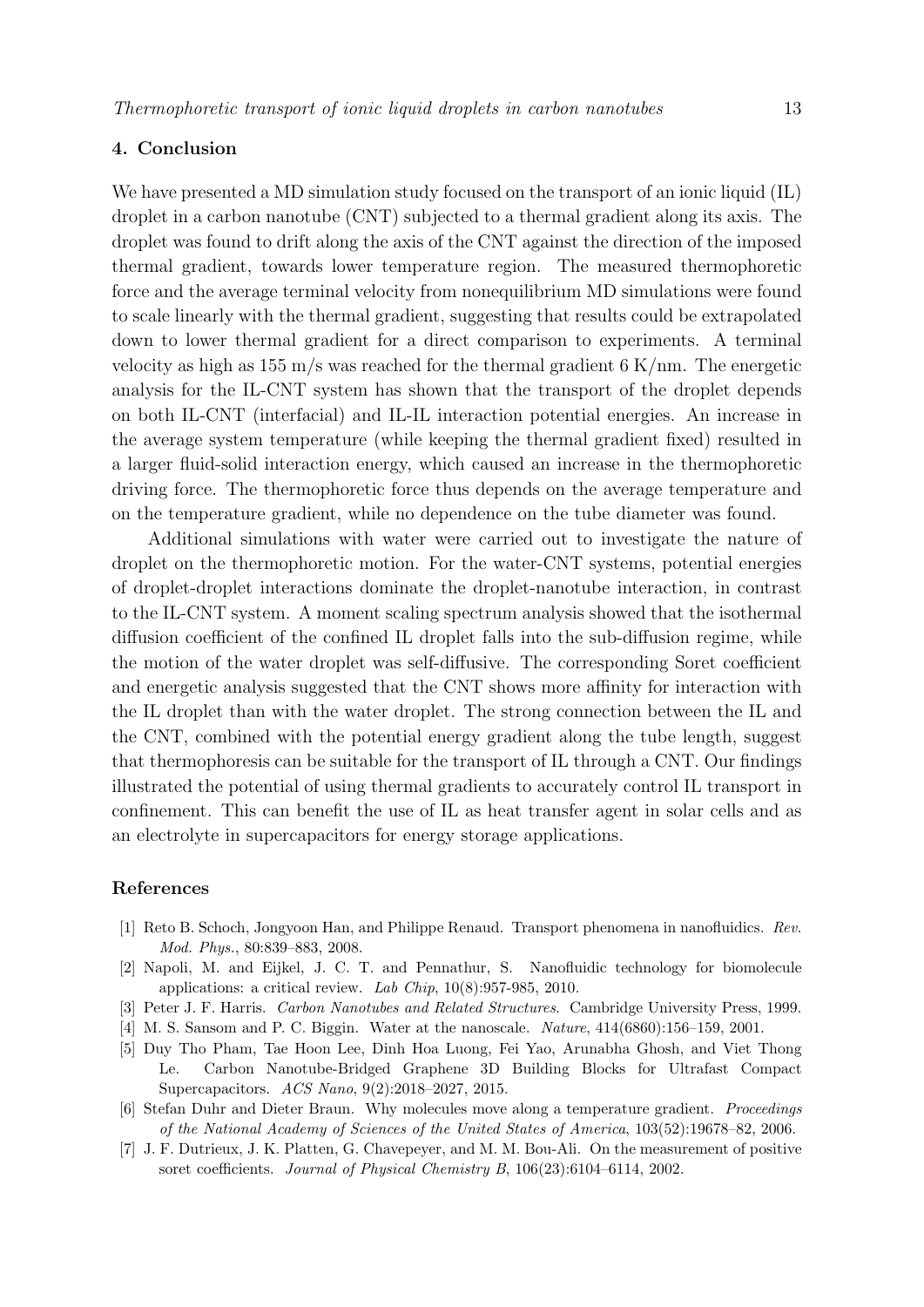- <span id="page-14-0"></span>[8] Joe Francis Thekkethala and Sarith P. Sathian. Thermal transpiration through single walled carbon nanotubes and graphene channels. The Journal of Chemical Physics, 139, 174712, 2013
- <span id="page-14-1"></span>[9] Tuan Vo-Dinh, Brian M. Cullum, and David L. Stokes. Nanosensors and biochips: Frontiers in biomolecular diagnostics. Sensors and Actuators, B: Chemical, 74(1-3):2–11, 2001.
- <span id="page-14-2"></span>[10] Remco Hartkamp, Bertrand Siboulet, Jean-Francois Dufreche, and Benoit Coasne. Ion-specific adsorption and electroosmosis in charged amorphous porous silica. Phys. Chem. Chem. Phys., 17:24683–24695, 2015.
- <span id="page-14-3"></span>[11] Jijie J. Zhou, Flavio Noca, and Morteza Gharib. Flow conveying and diagnosis with carbon nanotube arrays. Nanotechnology, 17(19):4845–4853, 2006.
- <span id="page-14-4"></span>[12] Jason K. Holt, Hyung Gyu Park, Yinmin Wang, Michael Stadermann, Alexander B. Artyukhin, Costas P Grigoropoulos, Aleksandr Noy, and Olgica Bakajin. Sub-2-Nanometer Carbon Nanotubes. Science, 312(May):1034–1038, 2006.
- <span id="page-14-5"></span>[13] Ludwig C. Diffusion zwischen ungleich erwrmten Orten gleich zusammengesetzter Lsungen [Diffusion of homogeneous fluids between regions of different temperature]. Sitzungsbericht Kaiser Akad Wiss, ed Braunmller W (Mathem-Naturwiss Cl, Vienna), 65:539, 1856.
- <span id="page-14-6"></span>[14] Ch. Soret. Sur L'tat D'quilibre Que Prend au Point de Vue de sa Concentration une Dissolution Saline Primitivement Homohne Dont Deux Parties Sont Portes des Tempratures Diffrentes. Annales de chimie et de physique, 22:293297, 1881.
- <span id="page-14-7"></span>[15] J. C. Maxwell. On stresses in rarified gases arising from inequalities of temperature. Philos. Trans. R. Soc., 11(January):231–256, 1879.
- <span id="page-14-8"></span>[16] Yoshio Sone. Flows Induced by Temperature Fields in a Rarefied Gas and their Ghost Effect on the Behavior of a Gas in the Continuum Limit. Annual Review of Fluid Mechanics, 32(1):779–811, 2000.
- <span id="page-14-9"></span>[17] F. Zheng. Thermophoresis of spherical and non-spherical particles: a review of theories and experiments. Advances in Colloid and Interface Science, 97(13):255 – 278, 2002.
- <span id="page-14-10"></span>[18] T. L. Ibbs. The Experimental Development of Thermal Diffusion. Physica IV, 10:1133–1140, 1937.
- <span id="page-14-11"></span>[19] T. L. Ibbs and S. Chapman. Some experiments on thermal diffusion. Proceedings of the Royal Society of London A: Mathematical, Physical and Engineering Sciences, 99(700):385–397, 1921.
- <span id="page-14-12"></span>[20] A. S. Fedorov and A. F. Sadreev. Thermoactivated transport of molecules H 2 in narrow single-wall carbon nanotubes. European Physical Journal B, 69(3):363–368, 2009.
- <span id="page-14-13"></span>[21] Harvey A. Zambrano, Jens H. Walther, Petros Koumoutsakos, and Ivo F. Sbalzarini. Thermophoretic motion of water nanodroplets confined inside carbon nanotubes. Nano Letters, 9(1):66–71, 2009.
- <span id="page-14-14"></span>[22] Philipp A. E. Schoen, Jens H. Walther, Salvatore Arcidiacono, Dimos Poulikakos, and Petros Koumoutsakos. Nanoparticle traffic on helical tracks: Thermophoretic mass transport through carbon nanotubes. Nano Letters, 6(9):1910–1917, 2006.
- <span id="page-14-15"></span>[23] Ning Wei, Hui-Qiong Wang, and Jin-Cheng Zheng. Nanoparticle manipulation by thermal gradient. Nanoscale research letters, 7(1):154, 2012.
- <span id="page-14-16"></span>[24] Amelia Barreiro, Riccardo Rurali, Eduardo R. Hernandez, Joel Moser, Thomas Pichler, László Forró, and Adrian Bachtold. Subnanometer motion of cargoes driven by thermal gradients along carbon nanotubes. Science, 320(5877):775–778, 2008.
- <span id="page-14-17"></span>[25] Hiroshi Somada, Kaori Hirahara, Seiji Akita, and Yoshikazu Nakayama. A Molecular Linear Motor Consisting of Carbon Nanotubes. Nano Letters, 9:62–65, 2009.
- <span id="page-14-18"></span>[26] Z. Y. Guo, Q. W. Hou, and B. Y. Cao. A Novel Thermal Driving Force for Nanodevices. Journal of Heat Transfer, 134(May):51010, 2012.
- <span id="page-14-19"></span>[27] Zhengrong Guo, Tienchong Chang, Xingming Guo, and Huajian Gao. Mechanics of thermophoretic and thermally induced edge forces in carbon nanotube nanodevices. Journal of the Mechanics and Physics of Solids, 60(9):1676–1687, 2012.
- <span id="page-14-20"></span>[28] Prathamesh M. Shenai, Zhiping Xu, and Yang Zhao. Thermal-gradient-induced interaction energy ramp and actuation of relative axial motion in short-sleeved double-walled carbon nanotubes.